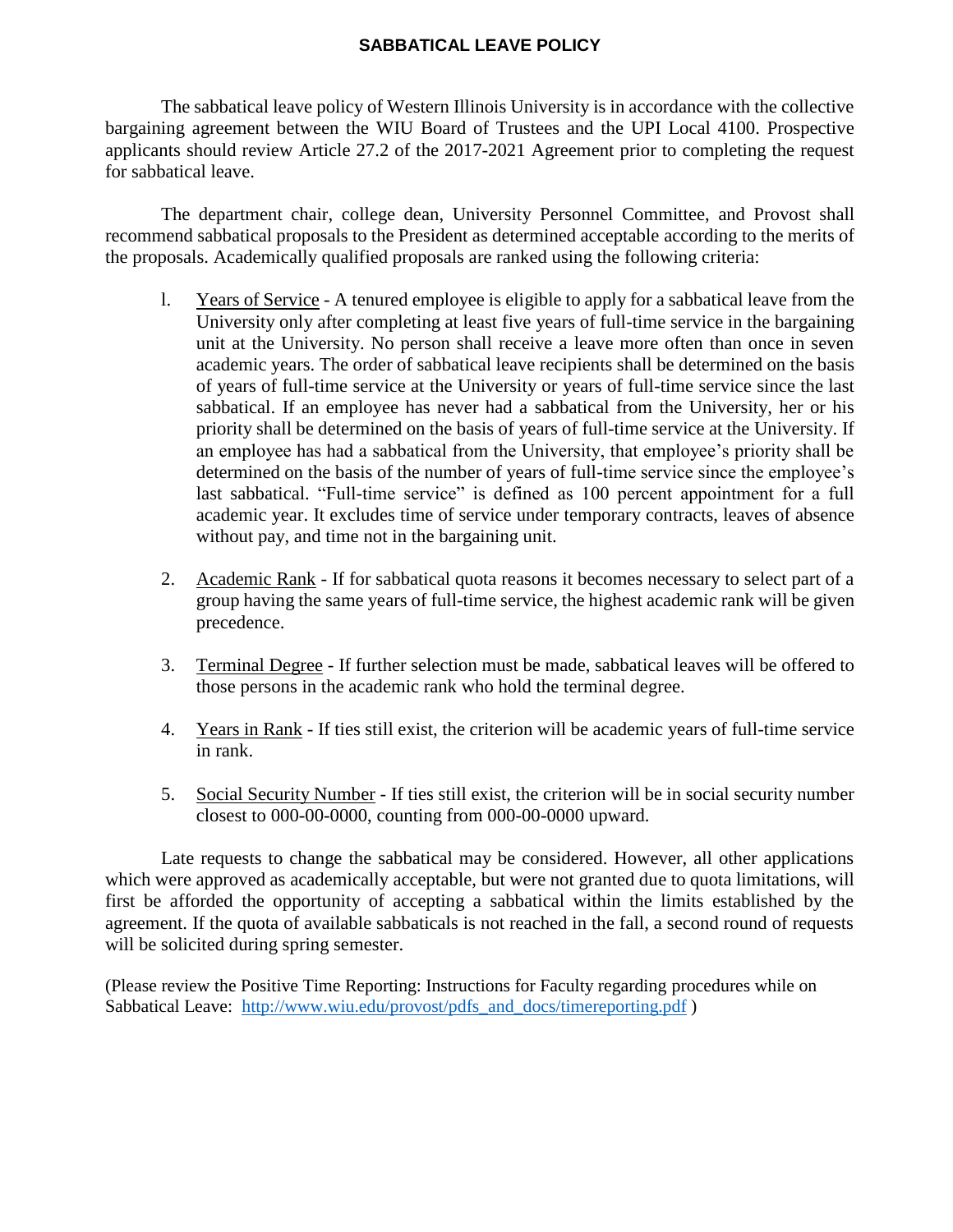## **REPORT OF SABBATICAL LEAVE**

By the end of the first semester following return to the University from sabbatical leave, the employee shall file a written account of sabbatical activities and accomplishments as related to the goals and objectives stated in the sabbatical proposal with the department chair, dean, and appropriate vice president. The report shall include:

- (1) a summary of the project/work accomplished;
- (2) progress toward and/or completed outcomes as stated in the proposal (e.g., publication, recital, art show, etc.);
- (3) an updated vita, including works-in-progress; and
- (4) a discussion of future benefit resulting from the sabbatical.

The Academic Vice President shall mark the report complete/incomplete. The faculty member will have an opportunity to rewrite an incomplete report and resubmit it within 30 days. A report that remains incomplete may result in the individual not being eligible for future sabbaticals. All sabbatical reports shall be placed in employees' personnel files and in the University Archives.

Revised: 8/16/2021 SabPolicy-2021-2022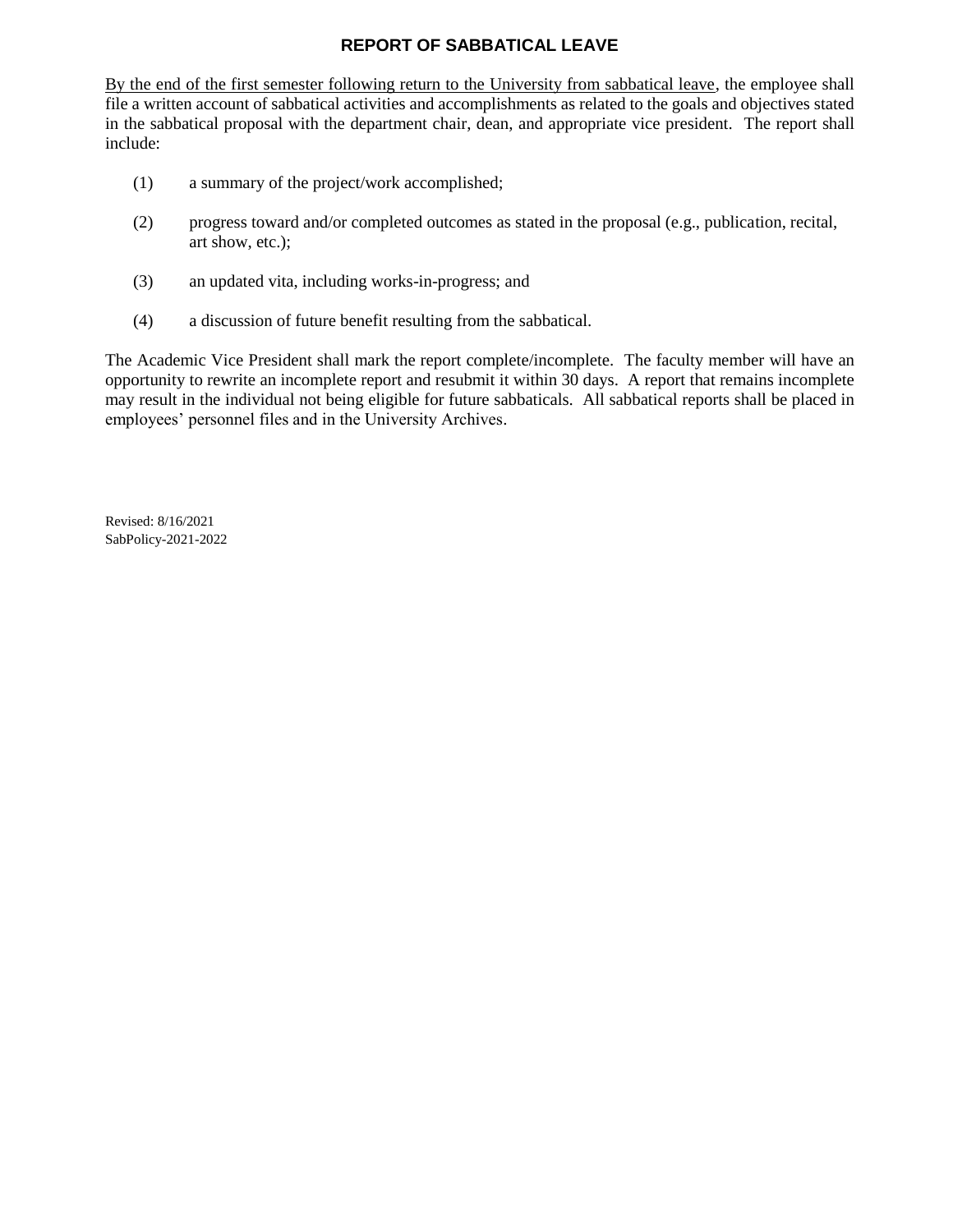## **REQUEST FOR SABBATICAL LEAVE**

Instructions: Requests for sabbatical leaves are to be submitted to the Department Chair's office by September 28, 2021. They are due in the College Dean's office by October 5, 2021, are due to the University Personnel Committee by October 12, 2021, and are due to the Academic Vice President by October 29, 2021. After approval/denial of sabbaticals by the President, the Academic Vice President sends notification to the faculty, chairs, and deans by November 9, 2021. Please prepare one original of the sabbatical request, and route it for signature as indicated in the instructions. The applicant, chair, and dean should each make a file copy before forwarding the request to the next level.

|             | Period of requested sabbatical: |               |      |
|-------------|---------------------------------|---------------|------|
| NAME:       | Fall $\Box$                     | Spring $\Box$ | Both |
| DEPARTMENT: | Date of Appointment at WIU:     |               |      |
| RANK:       | Number of Years in this rank:   |               |      |

EDUCATION: (Highest degree earned, institution, date, hours beyond; as on file in Provost's Office).

Have you received other sabbatical leaves from WIU? When?

Have you had other leaves from WIU? If so, give dates and types.

According to Article 27.2.a. of the 2017-2021 Agreement, sabbatical leaves are granted "for the purpose of encouraging scholarly and professional development for the mutual benefit of the University and the employee." The Article also provides that "a sabbatical leave may be used for the purpose of acquiring new professional skills and updating existing professional skills as well as for research." A major purpose of the sabbatical leave is to provide the faculty member with a substantial block of time for research and study unencumbered with instructional and service responsibilities attendant to their regular assignment. Therefore, sabbatical recipients are to divest themselves of all committee and council responsibilities in the department, college and University during the period of the sabbatical.

The attached explanation and description of the work to be completed during the sabbatical leave is an integral part of this request.

## **1. Faculty Member:**

| Signature                                 |                               |                                         |
|-------------------------------------------|-------------------------------|-----------------------------------------|
| 2. Department Chairperson:                |                               | Recommend Not Recommend                 |
|                                           |                               |                                         |
| 3. College/Division Dean:                 |                               | Recommend ________ Not Recommend _____  |
| Signature                                 |                               | Date                                    |
| 4. University Personnel Committee:        |                               | Recommend ________ Not Recommend _____  |
| Signature (UPC Chair)<br><u>Signature</u> |                               |                                         |
| 5. Provost and Academic Vice President:   |                               | Recommend ________ Not Recommend ______ |
|                                           |                               |                                         |
| 6. President:                             | Recommend ________ Deny _____ |                                         |
| Signature                                 |                               |                                         |